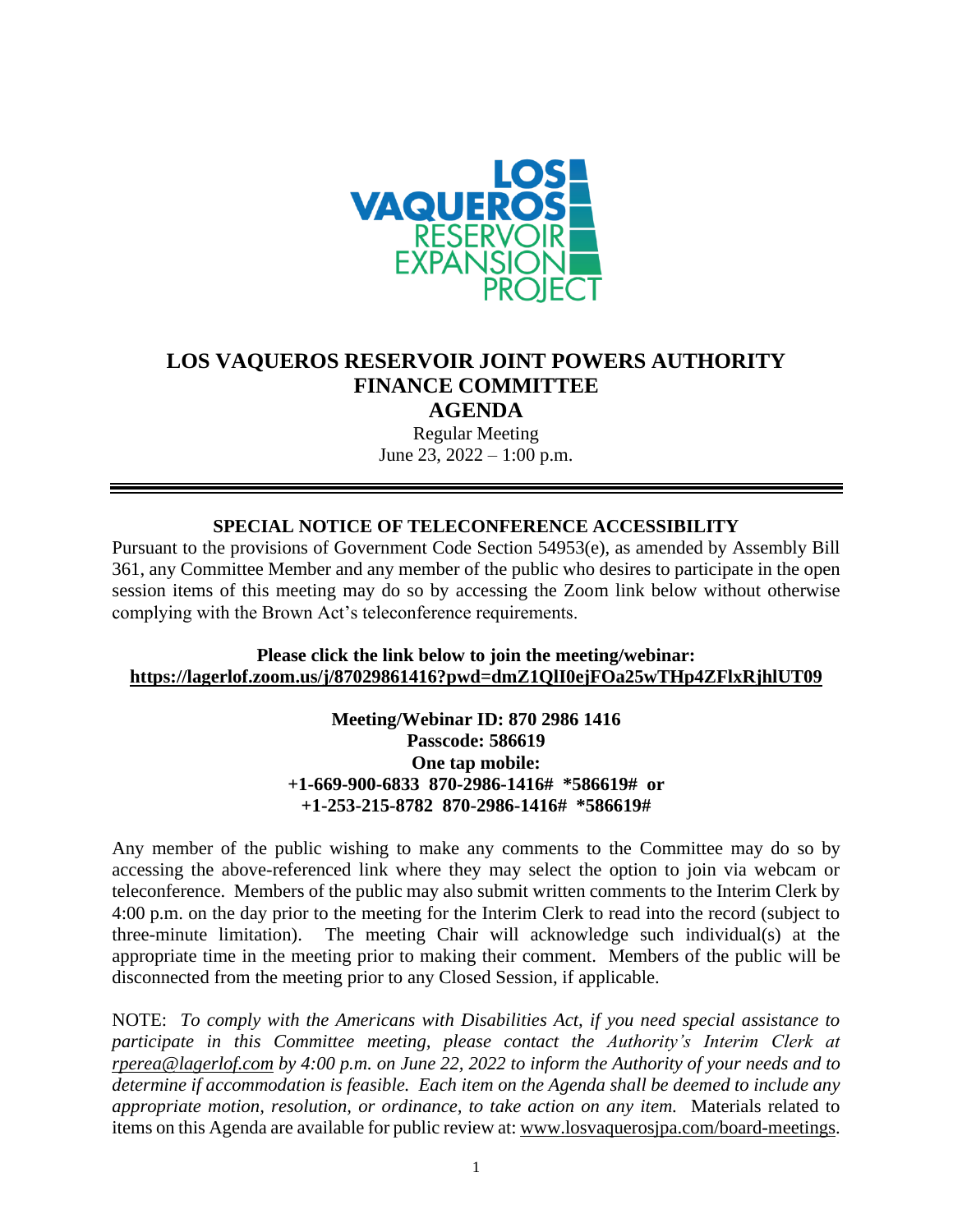## **CALL TO ORDER**

### **ROLL CALL OF COMMITTEE MEMBERS**

Anthea Hansen – Chair, San Luis & Delta-Mendota Water Authority Paul Sethy – Vice Chair, Alameda County Water District John Coleman – East Bay Municipal Utility District Linda J. LeZotte – Santa Clara Valley Water District

## **PUBLIC COMMENT ON NON-AGENDA ITEMS**

*Any member of the public wishing to address the Finance Committee regarding items not on the Agenda should do so at this time. The Committee welcomes your comments and requests that speakers present their remarks within established time limits and on issues that directly affect the Authority or are within the jurisdiction of the Authority.* 

### **DISCUSSION ITEMS (may include action to recommend forwarding items to Board of Directors for adoption or approval)**

- **1.1 May 26, 2022 Finance Committee Meeting Summary**
- **1.2 Discussion of WIFIA Notice of Funding Availability**
- **1.3 Draft Treasurer's Report – Month Ended May 31, 2022**

**FUTURE AGENDA ITEMS**

**ADJOURNMENT**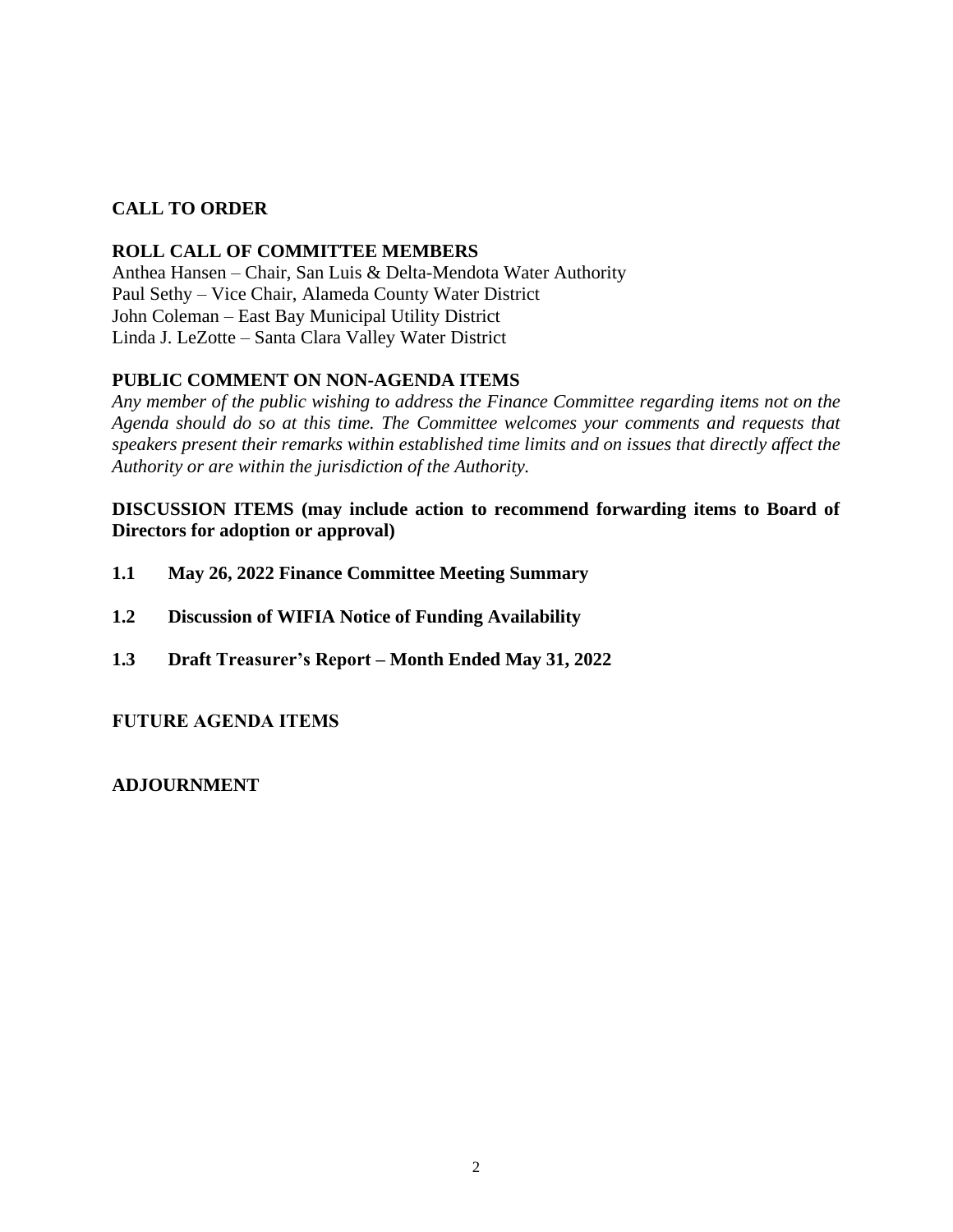### **ITEM 1.1: MAY 26, 2022 FINANCE COMMITTEE MEETING SUMMARY**

### **RESPONSIBLE/LEAD STAFF MEMBER:**

James Ciampa, Interim General Counsel

#### **DISCUSSION:**

Attached for the Committee's information is the summary prepared for the May 26, 2022 Finance Committee meeting.

#### **ALTERNATIVES:**

Any suggested revisions to the attached summary will be considered.

### **FISCAL ANALYSIS:**

Not applicable

### **ENVIRONMENTAL REQUIREMENTS:**

Not applicable

## **EXHIBITS/ATTACHMENTS:**

Summary from May 26, 2022 Finance Committee meeting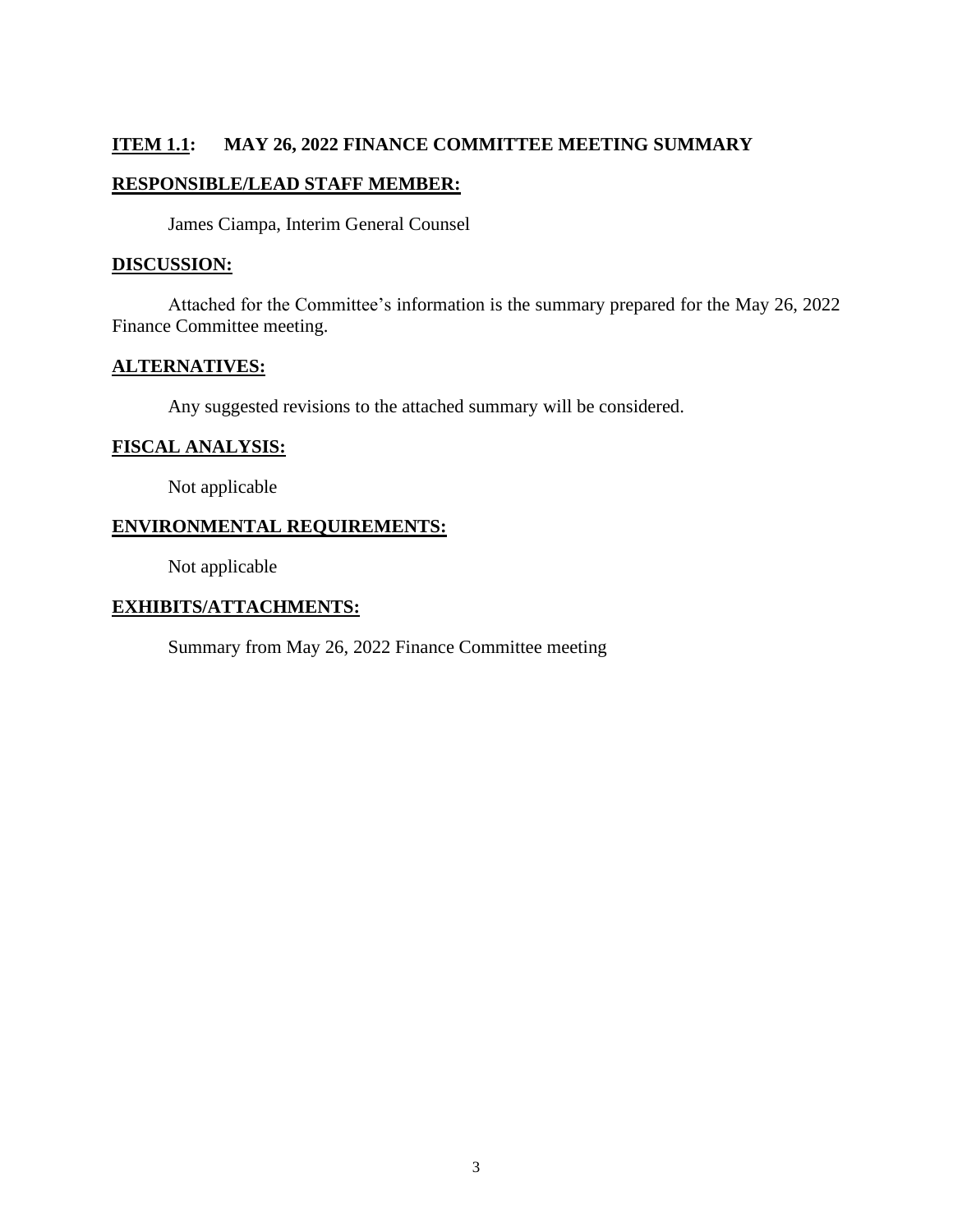

## **SUMMARY OF REGULAR MEETING OF FINANCE COMMITTEE**

May 26, 2022 – 1:00 p.m.

Present at the meeting were Chair, Anthea Hansen, Vice Chair, Paul Sethy and Committee members John Coleman and Linda J. LeZotte.

The draft minutes from the April 28, 2022 Finance Committee meeting were presented and were unanimously approved without change.

In order to accommodate Interim Legal Counsel's time constraints, Chair Anthea Hansen reordered the agenda, moving Items 1.3 and 1.4 before Item 1.2

**1.1 April 28, 2022 Finance Committee Meeting Summary:** Interim General Counsel James Ciampa reviewed the summary of the April 28, 2022 Finance Committee meeting. No changes were suggested and that summary will be included in the materials for the June 8, 2022 Board of Directors' meeting.

**1.3 Revised Draft Reserve Policy:** Based on feedback received at the April 28, 2022 Finance Committee meeting, Interim General Counsel Ciampa reviewed the proposed revisions to the draft Reserve Policy. After discussion, the Committee unanimously concurred to present the draft Reserve Policy, as revised, to the Board of Directors for approval at the June 8 Board meeting.

**1.4 Revised Draft Finance Committee Charter:** Based on feedback received at the April 28, 2022 Finance Committee meeting, Interim General Counsel Ciampa reviewed the suggested revisions to the draft Finance Committee Charter. After discussion, the Committee unanimously concurred to present the daft Finance Committee Charter, as revised, to the Board of Directors for approval at the June 8 Board meeting.

**1.2 FY 23 Budget Update:** As a follow up to the presentations made at the April 28, 2022 Finance Committee meeting and May 11, 2022 Board of Directors' meeting, Deputy Interim Administrator Maureen Martin provided an update on the development of the Fiscal Year 2022- 23 Budget. Ms. Martin advised that CCWD was successful in obtaining an additional \$1 million in funding from the State, which was included in the preliminary version of the FY23 Budget that was previously reviewed. After discussion, Vice Chair Sethy suggested a long-term summary be included at the end of the Budget and also suggested that a copy of the FY23 Budget report in the format presented be provided to the Boards of Directors of the Authority's members.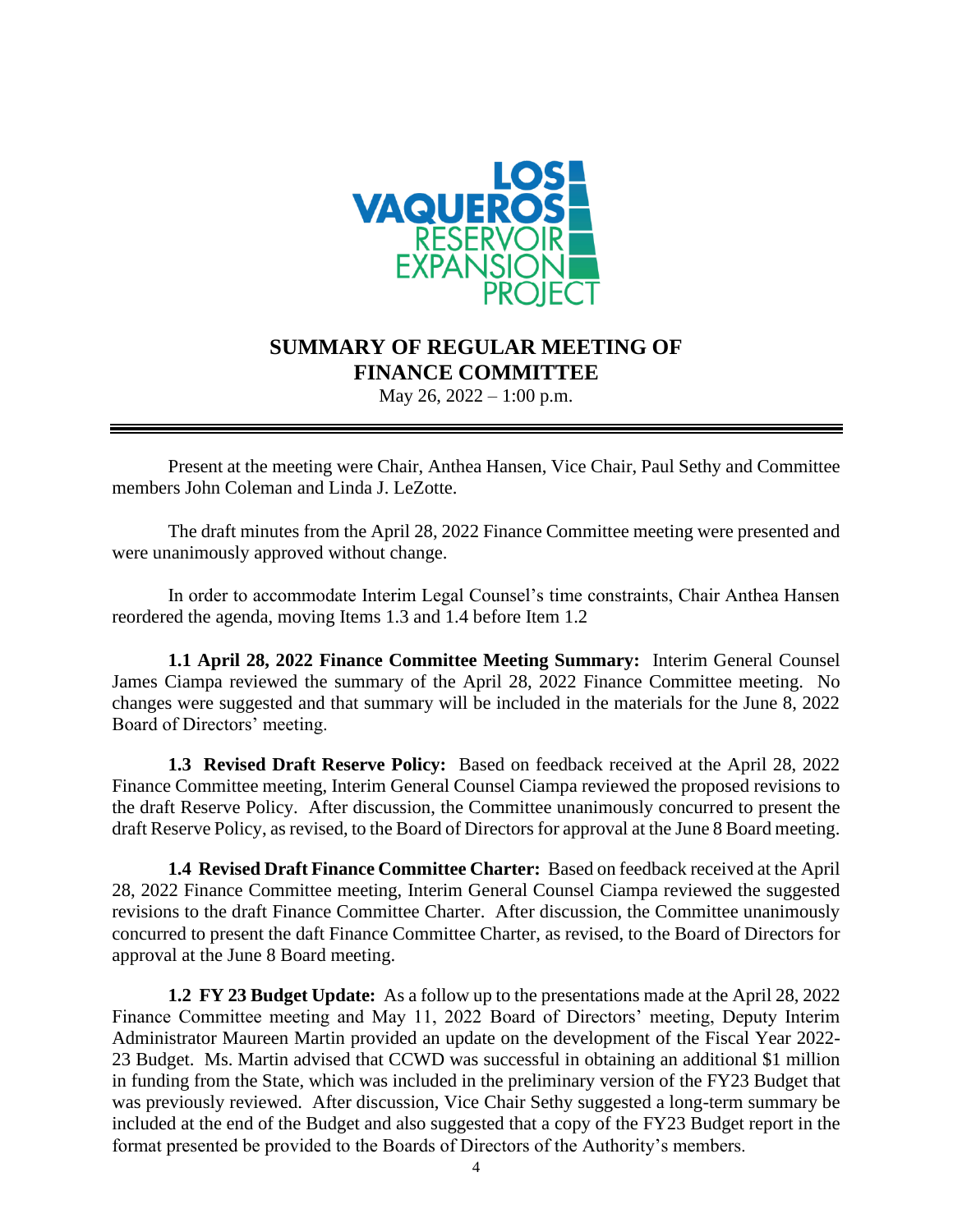**1.5 Treasurer's Report – Month Ended April 30, 2022:** Deputy Interim Administrator Martin advised that as discussed at the April 28, 2022 Finance Committee meeting, the new procedure will be to have the Finance Committee review the Treasurer's Report for the prior month (here, April 2022) and then have the Board of Directors consider that report at its next meeting. The Treasurer's Report for the period ending April 30, 2022 was attached for the Committee's review and discussion. After discussion, the Committee unanimously concurred to present the Treasurer's Report, as presented, to the Board of Directors for approval at the June 8 Board meeting.

**Future Agenda Items:** Deputy Interim Administrator Martin stated a report on the WIFIA loan progress would be provided at the next Finance Committee meeting.

The meeting adjourned at 1:37 p.m.

*James D. Ciampa*

James D. Ciampa Interim General Counsel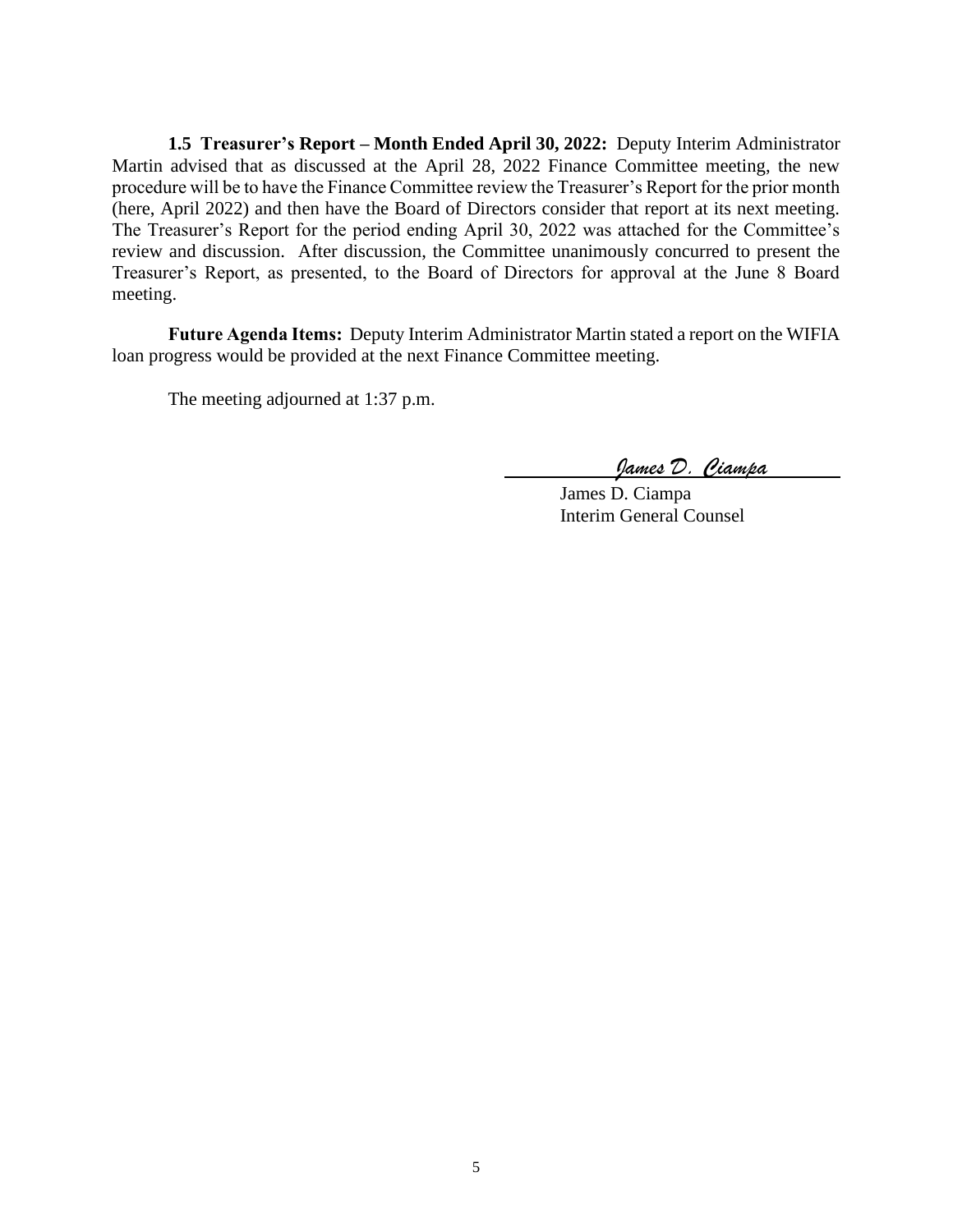# **ITEM 1.2: DISCUSSION OF WIFIA NOTICE OF FUNDING AVAILABILITY RESPONSIBLE/LEAD STAFF MEMBER:**

Maggie Dutton, Grants Specialist

### **DISCUSSION:**

Maggie Dutton, Grants Specialist at CCWD, will provide an update on the U.S. Environmental Protection Agency's recent release of the 2022 Notice of Funding Availability for the Water Infrastructure Finance and Innovation (WIFIA) Program and the upcoming preparation of the Letter of Interest.

### **ALTERNATIVES:**

For discussion purposes

### **FISCAL ANALYSIS:**

Fiscal impact will vary based upon potential WIFIA funding

### **ENVIRONMENTAL REQUIREMENTS:**

Not applicable

### **EXHIBITS/ATTACHMENTS:**

None